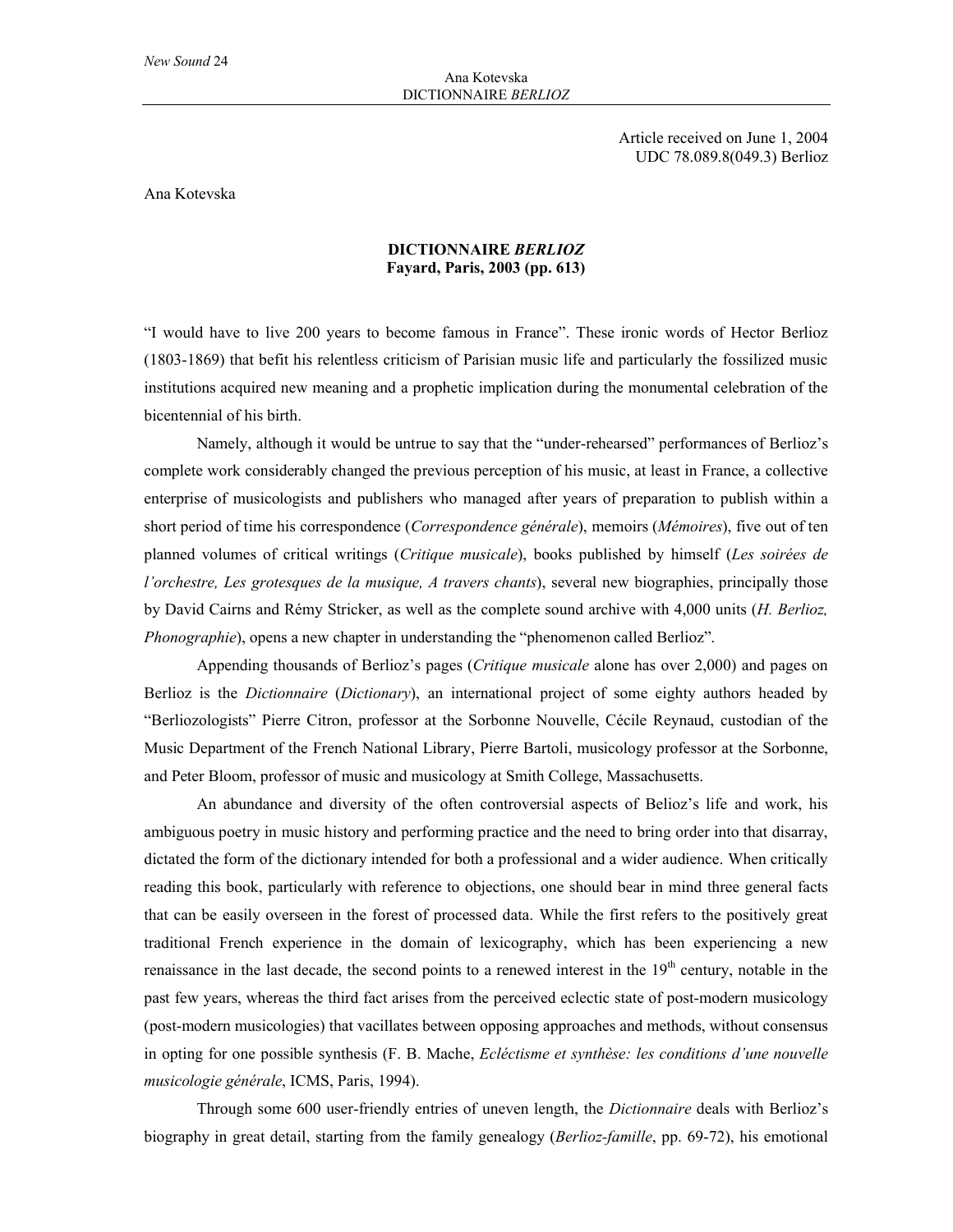attachment to his birthplace and the family home (*La Côte-Saint-André*, pp. 293-4), all the Parisian addresses and various stopovers of this great traveller, to sometimes too elaborate an account of his intimate life (*Smithson, Harriet*, pp. 515-18), the medical and psychosomatic problems he had or might have had (*Maladie*, p. 325), to an "archeologically" intoned article about his style in clothing (*Vetements*, 574-5) and extensive descriptions of his relationships with numerous colleagues, musicians, painters, writers and politicians, including his friends and enemies from the world of art and politics. Regardless of the degree of a reader's affinity for the overstressed biographical dimension of the *Dictionnaire*, which at times acquires a "novelistic" undertone, one must admit that it enables a gradual familiarizing with the epoch and the European context in which this exuberant Romantic was creating, it facilitates the understanding of and communication with his work and elucidates many pages of his writings, some of which became obscure in the meantime.

The *Dictionnaire* functions very effectively and, one might say, interactively, especially in entries concerning Berlioz's countless travels and contacts with the musical milieus of Italy and Germany, where he was better accepted during his lifetime than in France (*Italie*, pp. 281-3; *Allemagne et Europe centrale*, pp. 20-26), his frequent sojourns in England (*Angleterre*, pp. 32-3) and Russia (*Russie*, pp. 487-9), as well as his guest performances in Prague, Vienna and Budapest. Although the authors of these writings were given the freedom of individual approach, the inconsistency was compensated by a comprehensive elaboration of the subject from different angles, which for example, with regard to Italy, in addition to such musical centres as Rome, Florence and Naples, also covers Berlioz's fascination with the landscapes of Umbria and Tuscany.

His journeys to England are surely most exhaustively and competently depicted because, along with a record of his actual performances and encounters with musicians, this extensive entry by D. Cairns also describes the evolution of Great Britain's fascinating reception of the composer's work, both in the past and nowadays, with special regard to conductors who have specialized on the French author.

In his *Memoires* Berlioz expresses his gratitude to Germany, England and Russia for their good reception. Unfortunately, two of his sojourns in Russia were given inadequate space in the *Dictionnaire*, in which there was no room for a more inclusive description of a network of influences of *programmatic music* and the principles of orchestration on Russian national composers. A disproportionately short entry *Programmatic music* (*Programme, musique de*, pp. 441-2) also remains inaccessible to Russian authors, so that it is only by referring to Balakirev (*Balakirev*, *Mily*, p. 52) and Rimsky-Korsakov (*Rimsky-Korsakov, Nikolai*, p. 471), and not the disregarded Mussorgsky and Tchaikovsky, that we can gain a slightly better insight into the marks Berlioz's music left in Russia.

In any case, what remains after cross-reading this collective work is a vibrating impression of a unique musical and cultural Europe, considerably expanded compared to that of Mozart, in the defining of which Berlioz participated on an equal footing with Liszt.

Surely the editorial team of the *Dictionnaire* put greatest effort into a critical presentation of Berlioz's still insufficiently explored complete work. Scrupulously, with occasional exaggeration, each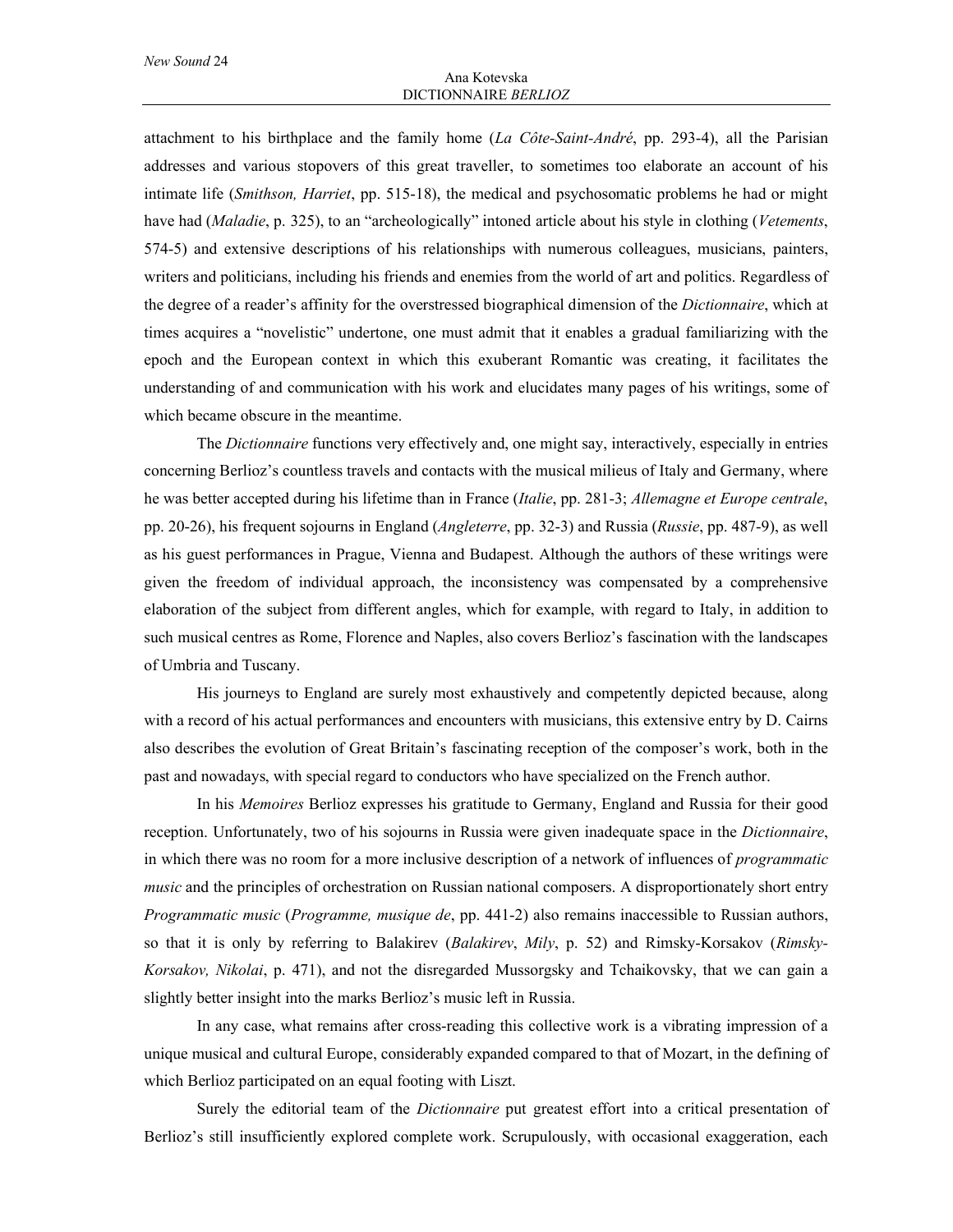individual work is discussed at length: its genesis, musical and aesthetical characteristics, possible versions and arrangements, its reception at the premiere and subsequent performances… The authors sought to eliminate indeterminate and at times contrasting data, but did not disregard the numerous adaptations and arrangements of other people's compositions.

A place of honour, judging by its volume and room for analysis, is given to the *Symphonie Fantastique* (*Symphonie fantastique*, pp. 537-41), particularly examined from the viewpoint of innovation and proclaimed the watershed of Romanticism by the author of this section, J. P. Bartoli. Pointing to the context in which this work was created, namely when interest in large instrumental forms diminished, the author accentuates the musical, literary and philosophical inspiration leading to the synthetic realization of the work. He mentions Beethoven's last period including his Ninth Symphony, Mendelssohn's orchestral "brio" meeting with hinted programmatic-ness, the French pre-Romantic opera of Grétry and Méhul who used "reminiscences of subjects" and atypical instruments for characterization, as well as dramatized marches and waltzes, theatrical aesthetics, notably Diderot's writings on instrumental music as "drama without words"… all this in the function of Berlioz's inner need to "go further towards narrative principles". The author particularly points out the "symphonic dramatization and poeticizing" unpretentiously designated by Berlioz as an "expressive instrumental genre", and insists on the composer's diverging from classical symphonic rhetoric, which the pair "development - re-exposition" particularly let down to the benefit of a continual development through successive climaxes.

However, even less familiar and marginal works, such as the orchestration of the *Hymne des Marseillaise* (*Hymne des Marseillaise*, pp. 265-7) in two versions, are also treated exploratively and incorporated into the political and cultural context of the European music scene of the time, as well as into the context of Berlioz's production. Numerous pages are dedicated to incomplete and missing works, as well as to unaccomplished plans (*Oeuvres inachevées et projetées*, pp. 395-400), with very useful enclosed tables referring to some thirty missing, eight planned and only seven incomplete works.

Elaborated details on Berlioz's works and their place within individual genres at the time of their creation can be found in erudite writings chiefly dedicated to vocal-instrumental genres which Berlioz addressed during his entire career, considering them "superior". These included choirs, divided into those accompanied by the piano and orchestra (*Oeuvres chorales*, pp. 392-5), opera (*Opéra genre*, pp. 399- 403), oratorio (*Oratorio*, pp. 404-5) and libretto (*Livret d'opéra*, pp. 312-15).

The confines of the *Dictionnaire* did not permit music examples accompanying entries dedicated to certain works. They appear only sporadically with terms that additionally elucidate Berlioz's style and compositional technique; for instance, the particularly interesting *Counterpoint (Contrepoint*, pp. 120-2) and *Modality* (*Modalité*, pp. 353-4), substantiated by a series of examples.

The confines of this paper, on the other hand, do not permit an imaginary journey through the labyrinths of not only Berlioz's epoch, but also of the fragmentary history of European culture, which is otherwise the most appealing level of this eclectic and rich book. The *Dictionnaire* features characters brought to life by Berlioz's exceptional energy and power of communication, those famous and those by